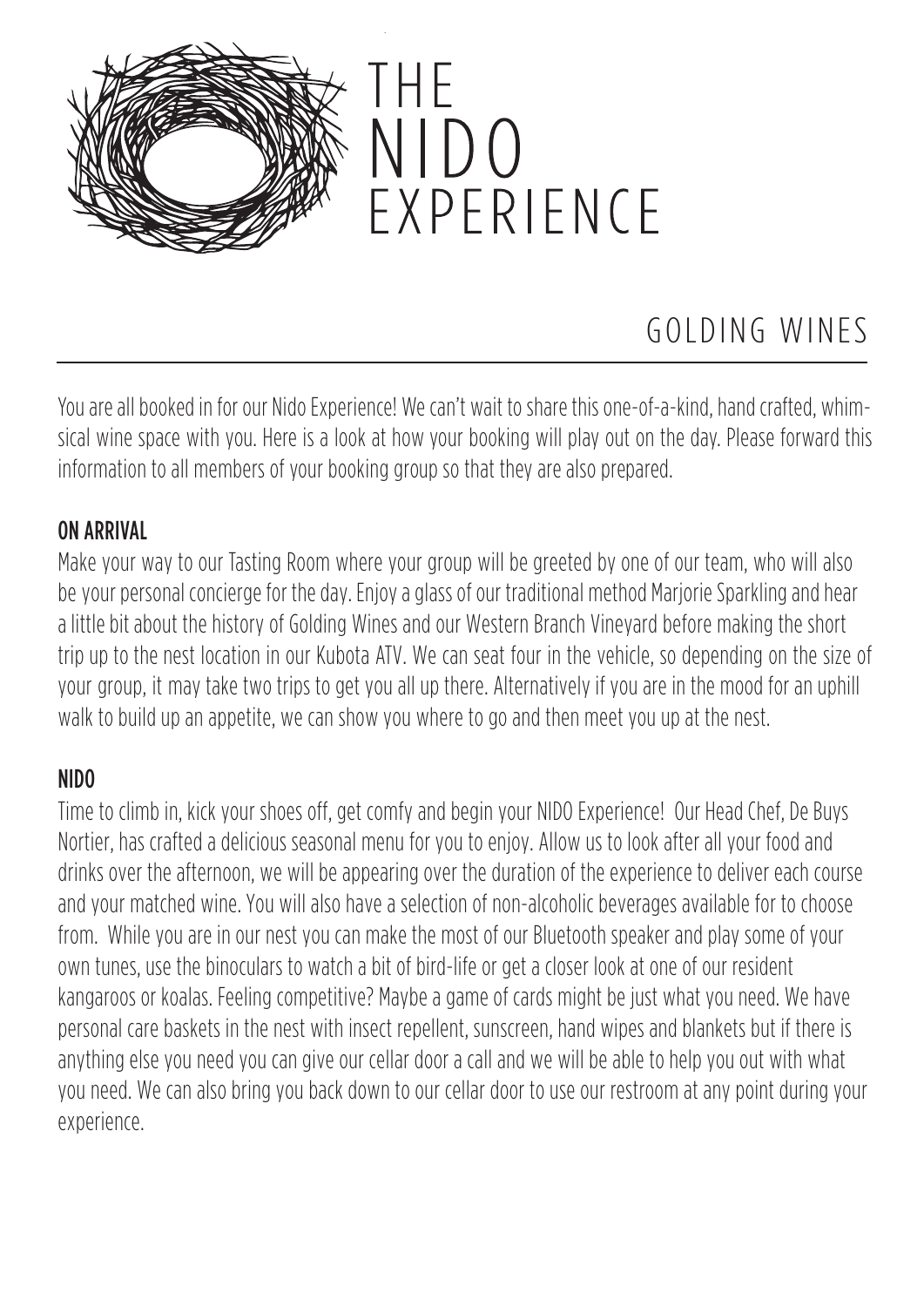# The NIDO Experience PAGE 2

We want you to LOVE your time in our nest so here are some details you need to know to make sure you are all set for a great day out.

• Our Nido Experience is designed for the enjoyment of patrons who are 18yrs of age and older. Sorry, no children or babies for this experience.

• Due to the risk of fire, our nest and the surrounding areas are strictly a smoke free zone.

• There is an intermediate level of fitness required to enjoy our NIDO Experience. During your experience you will be required to climb into a high vehicle, walk on uneven ground, climb into a raised structure and you will be seated on the floor on cushions for the duration of the experience. Keep that in mind when selecting your outfit for the day. Getting comfy and being able to relax in our nest is the whole idea!

• For the comfort and safety of our guests we recommend that you wear flat enclosed shoes and clothes that you feel comfortable to climb into our Nest.

• The Nido Experience is an outdoor experience and although our woven nest offers some protection from the weather, it is not an all weather space. This means you will need to dress for the conditions on the day. Please remember that temperatures in the Adelaide Hills can be up to five degrees cooler than the plains if you are checking the Adelaide forecast. In cases of inclement or extreme weather (rain, high wind, extreme heat) your lunch booking can be moved from the Nest to the restaurant area at our cellar door. The decision to alter your booking due to weather will be made by Golding Wines staff on the day prior to your booking and you will be contacted by phone and email. You also have the option to postpone and rebook another date if you do not wish to proceed with your lunch booking in our alternate location. See our T&C's.

• Due to the intricate nature of this dining experience and the preparation time required by our kitchen team to prepare this our NIDO menu we can only offer our current seasonal NIDO menu or an alternative vegetarian menu. Please contact us directly on 81894500 if a member of your booking has a food allergy to discuss what can be done to accommodate them. Please note that although we can offer GF and nut free dishes, our kitchen is not a gluten or nut free zone, therefore although we are extremely careful, there is always a small risk of contamination.